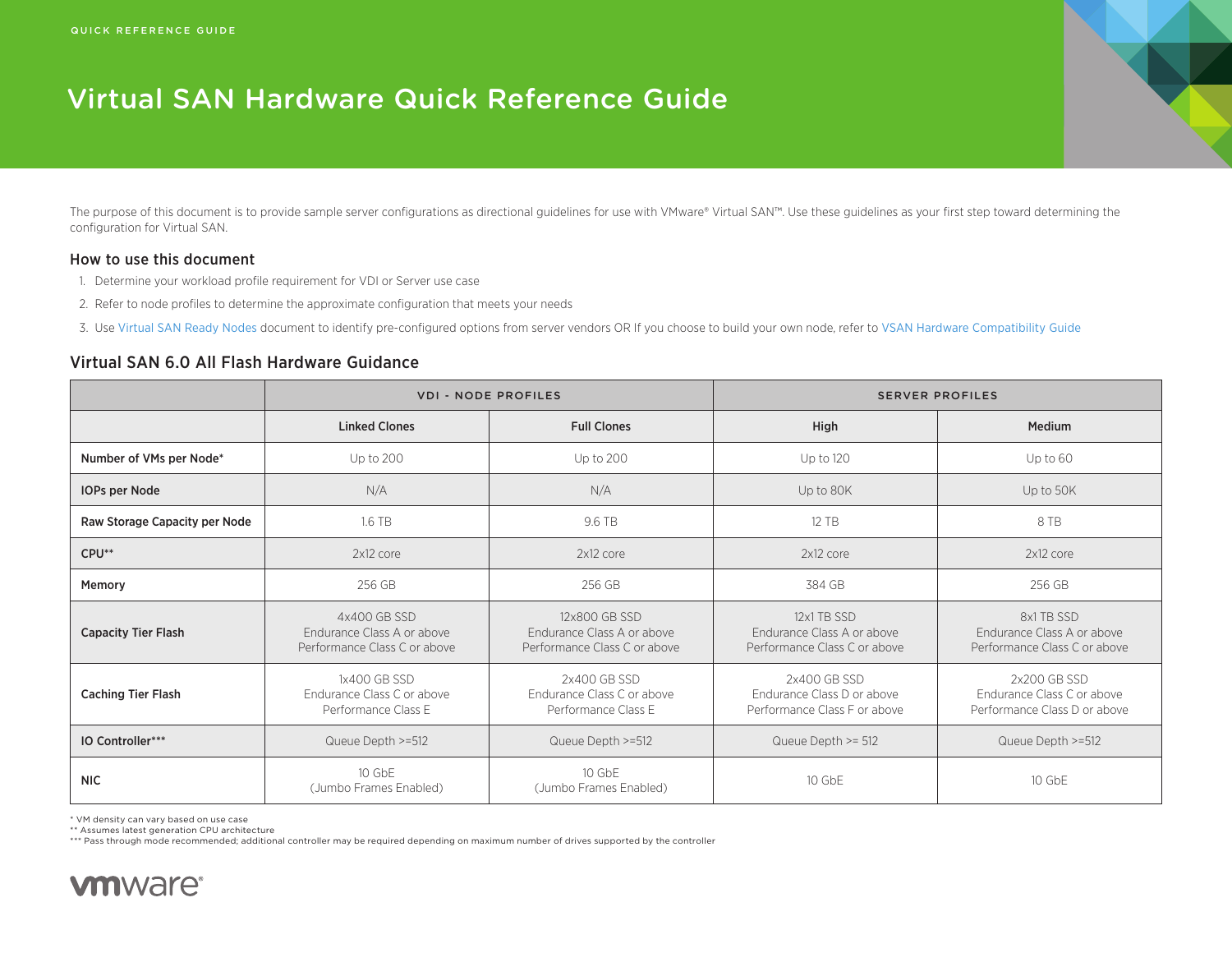|                               | <b>VDI - NODE PROFILES</b>                                   |                                                              | <b>SERVER PROFILES</b>                                       |                                                              |                                                                 |
|-------------------------------|--------------------------------------------------------------|--------------------------------------------------------------|--------------------------------------------------------------|--------------------------------------------------------------|-----------------------------------------------------------------|
|                               | <b>Linked Clones</b>                                         | <b>Full Clones</b>                                           | High                                                         | <b>Medium</b>                                                | Low                                                             |
| Number of VMs per Node*       | Up to 200                                                    | Up to 200                                                    | Up to 100                                                    | Up to 50                                                     | Up to 20                                                        |
| IOPs per Node                 | N/A                                                          | N/A                                                          | Up to 40K                                                    | Up to 20K                                                    | Up to 4K                                                        |
| Raw Storage Capacity per Node | 1.6 TB                                                       | 9.6 TB                                                       | 12 TB                                                        | 8 TB                                                         | 5 TB                                                            |
| CPU**                         | 2x12 core                                                    | 2x12 core                                                    | 2x12 core                                                    | 2x12 core                                                    | 1x6 core                                                        |
| Memory                        | 256 GB                                                       | 256 GB                                                       | 384 GB                                                       | 256 GB                                                       | 64 GB                                                           |
| <b>Capacity Tier HDD</b>      | 4x300 GB SAS<br>10K RPM                                      | 12x900 GB SAS<br>10K RPM                                     | 12x1.2 TB SAS<br>10K RPM                                     | 1x8 TB NL-SAS<br>7.2K RPM                                    | 5x1 TB NL-SAS<br>7.2K RPM                                       |
| <b>Caching Tier Flash</b>     | 1x400 GB SSD<br>Endurance Class >=C<br>Performance Class >=E | 2x400 GB SSD<br>Endurance Class >=C<br>Performance Class >=E | 2x400 GB SSD<br>Endurance Class >=D<br>Performance Class >=E | 2x200 GB SSD<br>Endurance Class >=C<br>Performance Class >=D | 1x200 GB SSD or<br>Endurance Class >=B<br>Performance Class >=B |
| <b>IO Controller***</b>       | Queue Depth >=512                                            | Queue Depth >=512                                            | Queue Depth >= 512                                           | Queue Depth >=256                                            | Queue Depth >=256                                               |
| <b>NIC</b>                    | 10 GbE<br>(Jumbo Frames Enabled)                             | 10 GbE<br>(Jumbo Frames Enabled)                             | 10 GbE                                                       | 10 GbE                                                       | 1 GbE                                                           |

#### Virtual SAN 6.0 Hybrid Hardware Guidance

\* VM density can vary based on use case

\*\* Assumes latest generation CPU architecture

\*\*\* Pass through mode recommended; additional controller may be required depending on maximum number of drives supported by the controller

### Sizing Assumptions Used For Virtual SAN Node Profiles

|                                         | <b>VDI</b>                                                                                                                                                       |                                                                                                        | <b>SERVER</b>                                                                                          |                                                                                                        |                                                                                                        |
|-----------------------------------------|------------------------------------------------------------------------------------------------------------------------------------------------------------------|--------------------------------------------------------------------------------------------------------|--------------------------------------------------------------------------------------------------------|--------------------------------------------------------------------------------------------------------|--------------------------------------------------------------------------------------------------------|
|                                         | <b>Linked Clones</b>                                                                                                                                             | <b>Full Clones</b>                                                                                     | High                                                                                                   | <b>Medium</b>                                                                                          | Low                                                                                                    |
| Infrastructure<br>Sizing<br>Assumptions | • Average VM Instance Size:<br>2 vCPU; 1.5GB vRAM; 20GB vmdk<br>• IOPS Mix assumption: 30% Read,                                                                 | • Average VM Instance Size:<br>2 vCPU; 1.5GB vRAM; 40GB vmdk<br>• IOPS Mix assumption: 30% Read,       | • Average VM Instance Size:<br>2 vCPU: 6GB vRAM:<br>2x60GB vmdk                                        | • Average VM Instance Size:<br>2 vCPU: 6GB vRAM:<br>2x60GB vmdk                                        | • Average VM Instance Size:<br>2 vCPU: 6GB vRAM:<br>2x60GB vmdk                                        |
|                                         | 70% Write<br>• Memory utilization: 70%                                                                                                                           | 70% Write<br>• Memory utilization: 70%                                                                 | • IOPS Mix assumption:<br>70% Read, 30% Write;<br>4K Block Size                                        | • IOPS Mix assumption:<br>70% Read, 30% Write:<br>4K Block Size                                        | • IOPS Mix assumption:<br>70% Read, 30% Write:<br>4K Block Size                                        |
|                                         | • Caching Tier to Capacity Tier Ratio<br>>=10% anticipated used capacity                                                                                         | • Caching Tier to Capacity Tier Ratio<br>>=10% anticipated used capacity                               | • Memory utilization: 70%                                                                              | • Memory utilization: 70%                                                                              | • Memory utilization: 70%                                                                              |
|                                         | · Storage utilization: 90%                                                                                                                                       | · Storage utilization: 70%                                                                             | • Caching Tier to Capacity Tier Ratio<br>>=10% anticipated used capacity                               | • Caching Tier to Capacity Tier Ratio<br>>=10% anticipated used capacity                               | • Caching Tier to Capacity Tier Ratio<br>>=10% anticipated used capacity                               |
|                                         | • Disk group ratio: 1 SSD, 3 to 7 HDD's<br>· Minimum 2 disk groups/node                                                                                          | • Disk group ratio: 1 SSD, 4 to 7 HDD's<br>· Minimum 2 disk groups/node                                | · Storage utilization: 70%                                                                             | • Storage utilization: 70%                                                                             | • Storage utilization: 70%                                                                             |
|                                         | • ESXi Boot: >= 4GB USB/SD card or<br>• ESXi Boot: >= 4GB USB/SD card or<br>1 dedicated HDD or >=16GB SLC<br>1 dedicated HDD or >=16GB SLC<br>SATADOM<br>SATADOM | • Disk group ratio: 1 SSD, 1 to<br>7 HDD's                                                             | • Disk group ratio: 1 SSD, 1 to<br>7 HDD's                                                             | • Disk group ratio: 1 SSD, 1 to<br>7 HDD's                                                             |                                                                                                        |
|                                         |                                                                                                                                                                  | • Minimum 2 disk groups/node                                                                           | · Minimum 2 disk groups/node                                                                           | • 1 disk groups/node                                                                                   |                                                                                                        |
|                                         | • Vmdk size assumes non-persistent<br>desktops                                                                                                                   | • Vmdk size assumes persistent<br>desktops                                                             | • ESXi Boot: >= 4GB USB/SD card or<br>1 dedicated HDD or >=16GB SLC<br>SATADOM                         | • ESXi Boot: >= 4GB USB/SD card or<br>1 dedicated HDD or >=16GB SLC<br>SATADOM                         | • ESXi Boot: >= 4GB USB/SD card or<br>1 dedicated HDD or >=16GB SLC<br>SATADOM                         |
|                                         | · Minimum two server side network<br>adapter uplinks (eg; Dual port NIC)<br>recommended for redundancy                                                           | · Minimum two server side network<br>adapter uplinks (eg; Dual port NIC)<br>recommended for redundancy | · Minimum two server side network<br>adapter uplinks (eg; Dual port NIC)<br>recommended for redundancy | · Minimum two server side network<br>adapter uplinks (eg; Dual port NIC)<br>recommended for redundancy | · Minimum two server side network<br>adapter uplinks (eg; Dual port NIC)<br>recommended for redundancy |